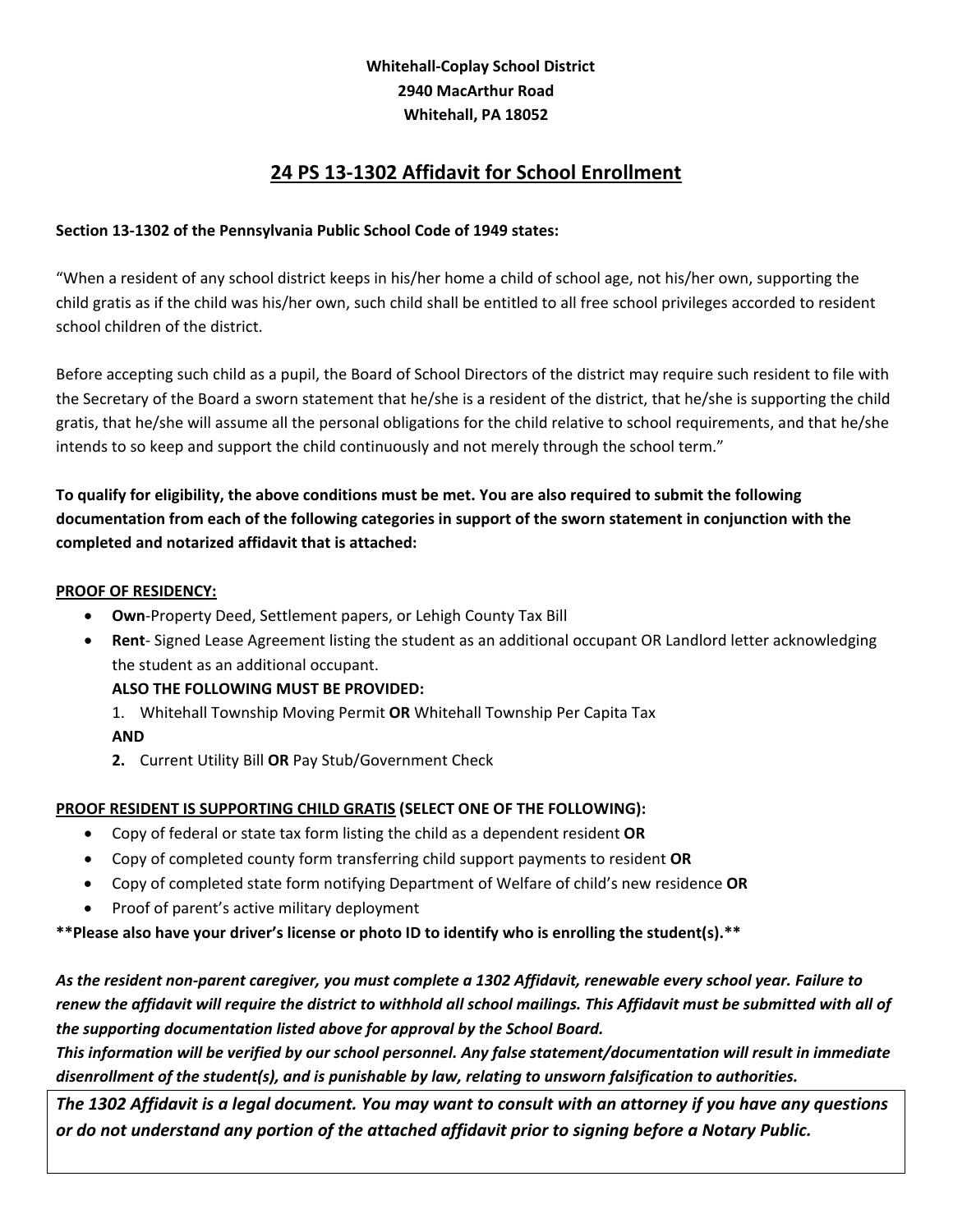# **24 PS 13‐1302 Affidavit By Non‐Parent Caregiver For School Enrollment**

INSTRUCTIONS: Please complete the following statement. If the child is living or will be living in a household with two resident adults who will assume responsibility for the child BOTH residents must complete and sign this affidavit.

| (Guardian)<br><b>Home Phone Cell Phone Cell Phone</b> |                                                                                                                                                             |                                                                                                                                                                                                                                                                                                                                                                                                                            |
|-------------------------------------------------------|-------------------------------------------------------------------------------------------------------------------------------------------------------------|----------------------------------------------------------------------------------------------------------------------------------------------------------------------------------------------------------------------------------------------------------------------------------------------------------------------------------------------------------------------------------------------------------------------------|
|                                                       |                                                                                                                                                             | (Relationship)                                                                                                                                                                                                                                                                                                                                                                                                             |
|                                                       |                                                                                                                                                             |                                                                                                                                                                                                                                                                                                                                                                                                                            |
|                                                       |                                                                                                                                                             |                                                                                                                                                                                                                                                                                                                                                                                                                            |
|                                                       |                                                                                                                                                             |                                                                                                                                                                                                                                                                                                                                                                                                                            |
|                                                       |                                                                                                                                                             | Grade Mame & Address of Last School Attended Mame & Address of Last School Attended Mame & Address of Last School Attended Mame 2018                                                                                                                                                                                                                                                                                       |
|                                                       |                                                                                                                                                             |                                                                                                                                                                                                                                                                                                                                                                                                                            |
|                                                       |                                                                                                                                                             | 3. The child began to reside in my home on $\underline{\hspace{1cm}}$ / $\underline{\hspace{1cm}}$ and will reside in my home until $\underline{\hspace{1cm}}$                                                                                                                                                                                                                                                             |
|                                                       | Landlord's Verification: please fill in only if Guardian rents their residence.                                                                             |                                                                                                                                                                                                                                                                                                                                                                                                                            |
|                                                       |                                                                                                                                                             |                                                                                                                                                                                                                                                                                                                                                                                                                            |
|                                                       |                                                                                                                                                             |                                                                                                                                                                                                                                                                                                                                                                                                                            |
|                                                       |                                                                                                                                                             |                                                                                                                                                                                                                                                                                                                                                                                                                            |
|                                                       | 5. Are you supporting this child gratis (without personal compensation or gain)?<br>6. Who will claim this child as a dependent for state/federal purposes? |                                                                                                                                                                                                                                                                                                                                                                                                                            |
|                                                       |                                                                                                                                                             | 7. All personal obligations related to school requirements for this child that may include providing for:<br>REQUIRED IMMUNIZATIONS, UNIFORMS, FEES/FINES, CITATIONS/FINES FOR TRUANCY, ATTENDING PARENT/TEACHER<br>CONFERENCES, ATTENDINGMEETINGS/HEARINGS CONCERNING DISCIPLINE AND FULFILLING ANY SPECIAL EDUCATION<br>REQUIREMENTS AND OBLIGATIONS FOR MAKING ALL EDUCATIONAL DECISIONS WILL BE THE RESPONSIBILITY OF: |
|                                                       |                                                                                                                                                             |                                                                                                                                                                                                                                                                                                                                                                                                                            |
|                                                       |                                                                                                                                                             |                                                                                                                                                                                                                                                                                                                                                                                                                            |

**If Yes, to whom are the payments made?\_\_\_\_\_\_\_\_\_\_\_\_\_\_\_\_\_\_\_\_\_\_\_\_\_\_\_\_\_\_\_\_\_\_\_\_\_\_\_\_\_\_\_\_\_\_**